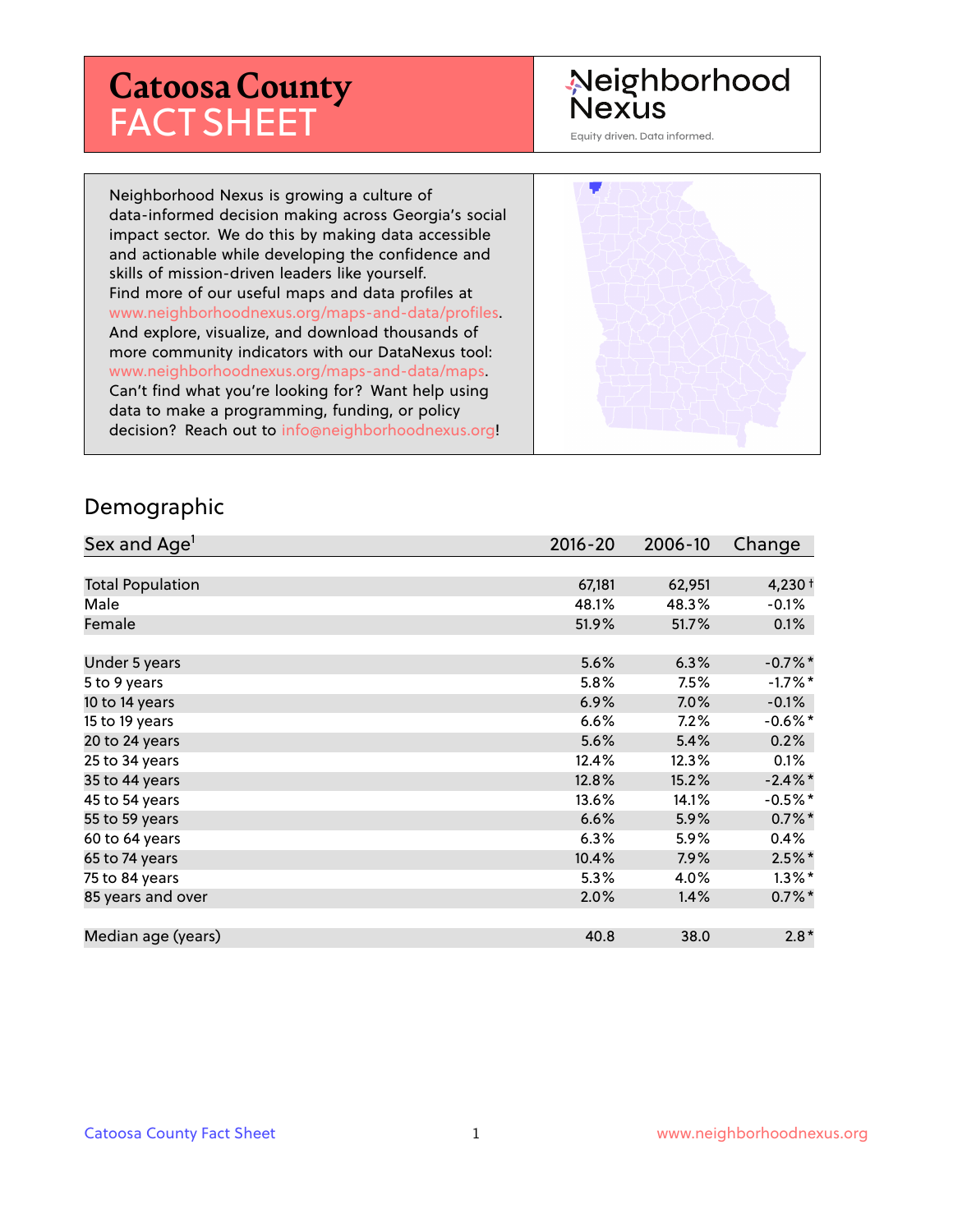# Demographic, continued...

| Race <sup>2</sup>                                            | $2016 - 20$ | 2006-10 | Change     |
|--------------------------------------------------------------|-------------|---------|------------|
| <b>Total population</b>                                      | 67,181      | 62,951  | $4,230+$   |
| One race                                                     | 97.3%       | 98.1%   | $-0.8\%$ * |
| White                                                        | 91.8%       | 94.1%   | $-2.4\%$ * |
| <b>Black or African American</b>                             | 2.1%        | 2.1%    | 0.0%       |
| American Indian and Alaska Native                            | 0.3%        | 0.2%    | 0.1%       |
| Asian                                                        | 1.4%        | 1.0%    | $0.3\%$ *  |
| Native Hawaiian and Other Pacific Islander                   | 0.1%        | 0.0%    | 0.0%       |
| Some other race                                              | 1.7%        | 0.5%    | $1.1\%$ *  |
| Two or more races                                            | 2.7%        | 1.9%    | $0.8\%$ *  |
| Race alone or in combination with other race(s) <sup>3</sup> | $2016 - 20$ | 2006-10 | Change     |
| Total population                                             | 67,181      | 62,951  | $4,230+$   |
| White                                                        | 94.3%       | 95.9%   | $-1.6%$ *  |
| <b>Black or African American</b>                             | 3.7%        | 2.8%    | $0.9\% *$  |
| American Indian and Alaska Native                            | 1.0%        | 0.8%    | $0.2%$ *   |
| Asian                                                        | 1.8%        | 1.3%    | $0.4\% *$  |
| Native Hawaiian and Other Pacific Islander                   | 0.1%        | 0.0%    | $0.1\%$ *  |
| Some other race                                              | 1.8%        | 1.1%    | $0.7%$ *   |
| Hispanic or Latino and Race <sup>4</sup>                     | $2016 - 20$ | 2006-10 | Change     |
| <b>Total population</b>                                      | 67,181      | 62,951  | $4,230+$   |
| Hispanic or Latino (of any race)                             | 3.0%        | 2.3%    | $0.7%$ †   |
| Not Hispanic or Latino                                       | 97.0%       | 97.7%   | $-0.7%$ †  |
| White alone                                                  | 90.6%       | 92.7%   | $-2.1\%$ * |
| Black or African American alone                              | 2.0%        | 2.1%    | $-0.2%$    |
| American Indian and Alaska Native alone                      | 0.3%        | 0.2%    | 0.0%       |
| Asian alone                                                  | 1.4%        | 1.0%    | $0.4\%$ *  |
| Native Hawaiian and Other Pacific Islander alone             | 0.1%        | 0.0%    | 0.0%       |
| Some other race alone                                        | 0.3%        | 0.2%    | 0.1%       |
| Two or more races                                            | 2.5%        | 1.4%    | $1.1\%$ *  |
| U.S. Citizenship Status <sup>5</sup>                         | $2016 - 20$ | 2006-10 | Change     |
| Foreign-born population                                      | 1,728       | 1,280   | 448*       |
| Naturalized U.S. citizen                                     | 51.3%       | 45.9%   | 5.4%       |
| Not a U.S. citizen                                           | 48.7%       | 54.1%   | $-5.4%$    |
| Citizen, Voting Age Population <sup>6</sup>                  | $2016 - 20$ | 2006-10 | Change     |
|                                                              |             |         |            |
| Citizen, 18 and over population                              | 51,147      | 46,421  | 4,726*     |
| Male                                                         | 46.8%       | 47.2%   | $-0.4%$    |
| Female                                                       | 53.2%       | 52.8%   | 0.4%       |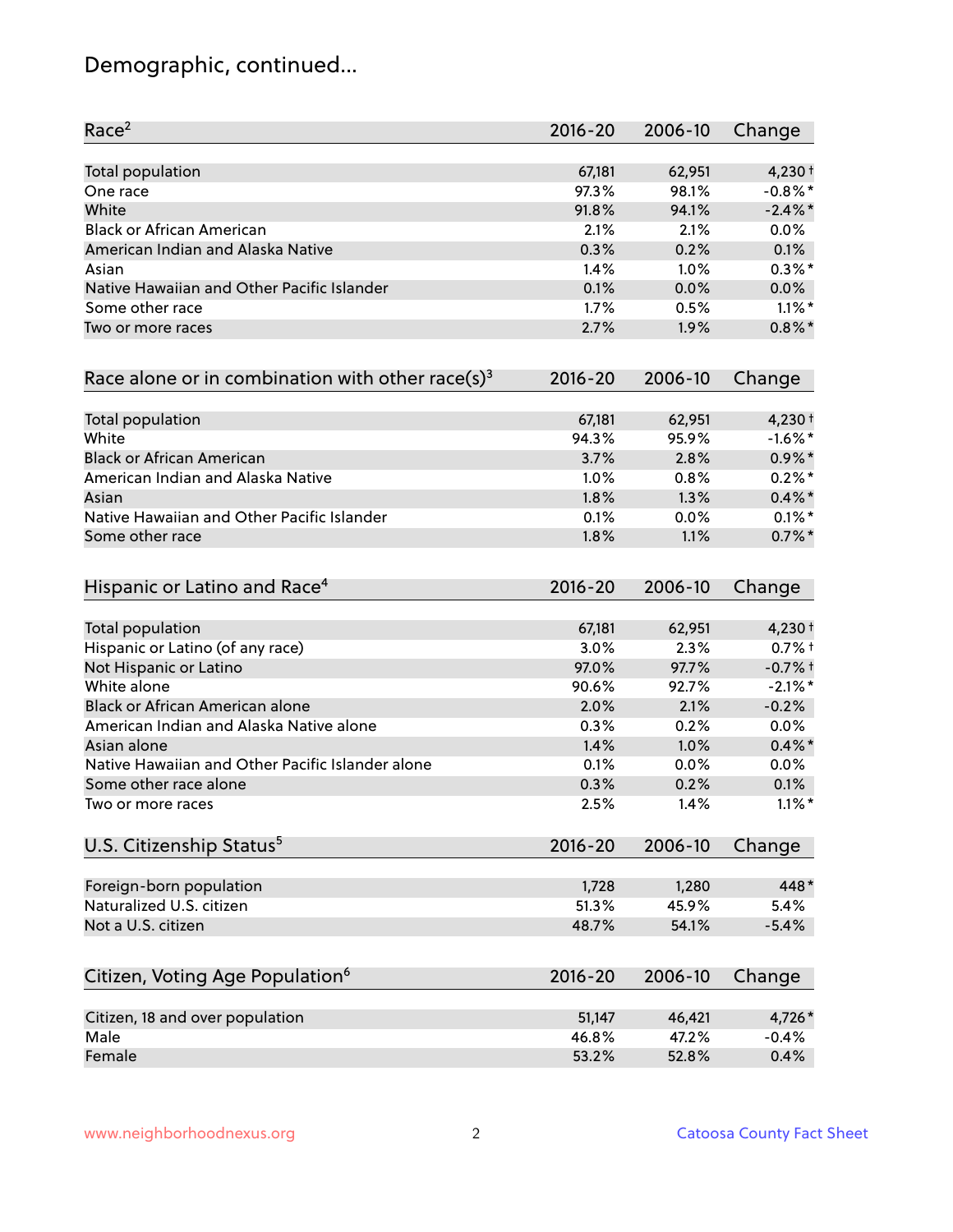#### Economic

| Income <sup>7</sup>                                 | $2016 - 20$ | 2006-10 | Change     |
|-----------------------------------------------------|-------------|---------|------------|
|                                                     |             |         |            |
| All households                                      | 25,151      | 24,098  | $1,053*$   |
| Less than \$10,000                                  | 4.6%        | 6.0%    | $-1.4%$    |
| \$10,000 to \$14,999                                | 4.8%        | 6.0%    | $-1.2%$    |
| \$15,000 to \$24,999                                | 8.3%        | 12.0%   | $-3.7\%$ * |
| \$25,000 to \$34,999                                | 10.4%       | 14.3%   | $-3.8\%$ * |
| \$35,000 to \$49,999                                | 15.0%       | 15.3%   | $-0.3%$    |
| \$50,000 to \$74,999                                | 18.6%       | 19.6%   | $-1.0%$    |
| \$75,000 to \$99,999                                | 14.8%       | 12.6%   | 2.1%       |
| \$100,000 to \$149,999                              | 15.5%       | 10.7%   | 4.8%*      |
| \$150,000 to \$199,999                              | 4.0%        | 2.0%    | $1.9\%$ *  |
| \$200,000 or more                                   | 4.0%        | 1.6%    | $2.4\%$ *  |
| Median household income (dollars)                   | 58,932      | 46,544  | 12,388*    |
| Mean household income (dollars)                     | 73,225      | 58,140  | 15,085*    |
| With earnings                                       | 75.7%       | 79.5%   | $-3.8\%$ * |
| Mean earnings (dollars)                             | 76,370      | 59,752  | 16,618*    |
| <b>With Social Security</b>                         | 36.2%       | 31.4%   | 4.8%*      |
| Mean Social Security income (dollars)               | 21,714      | 15,900  | $5,814*$   |
| With retirement income                              | 20.9%       | 16.1%   | 4.9%*      |
| Mean retirement income (dollars)                    | 22,090      | 15,876  | $6,214*$   |
| With Supplemental Security Income                   | 3.9%        | 4.4%    | $-0.5%$    |
| Mean Supplemental Security Income (dollars)         | 9,861       | 7,569   | $2,291*$   |
| With cash public assistance income                  | 1.8%        | 1.5%    | 0.3%       |
| Mean cash public assistance income (dollars)        | 2,381       | 2,655   | $-274$     |
| With Food Stamp/SNAP benefits in the past 12 months | 10.3%       | 8.5%    | 1.8%       |
|                                                     |             |         |            |
| Families                                            | 18,119      | 17,605  | 514        |
| Less than \$10,000                                  | 3.7%        | 3.3%    | 0.5%       |
| \$10,000 to \$14,999                                | 1.3%        | 3.1%    | $-1.7%$ *  |
| \$15,000 to \$24,999                                | 4.8%        | 8.4%    | $-3.6\%$ * |
| \$25,000 to \$34,999                                | 8.2%        | 12.5%   | $-4.3\%$ * |
| \$35,000 to \$49,999                                | 14.7%       | 16.8%   | $-2.1%$    |
| \$50,000 to \$74,999                                | 20.5%       | 22.6%   | $-2.1%$    |
| \$75,000 to \$99,999                                | 16.9%       | 14.9%   | 1.9%       |
| \$100,000 to \$149,999                              | 19.9%       | 13.7%   | $6.2%$ *   |
| \$150,000 to \$199,999                              | 4.8%        | 2.6%    | $2.2\%$ *  |
| \$200,000 or more                                   | 5.1%        | 2.1%    | $3.0\%$ *  |
| Median family income (dollars)                      | 70,909      | 54,796  | $16,113*$  |
| Mean family income (dollars)                        | 83,732      | 67,018  | 16,714*    |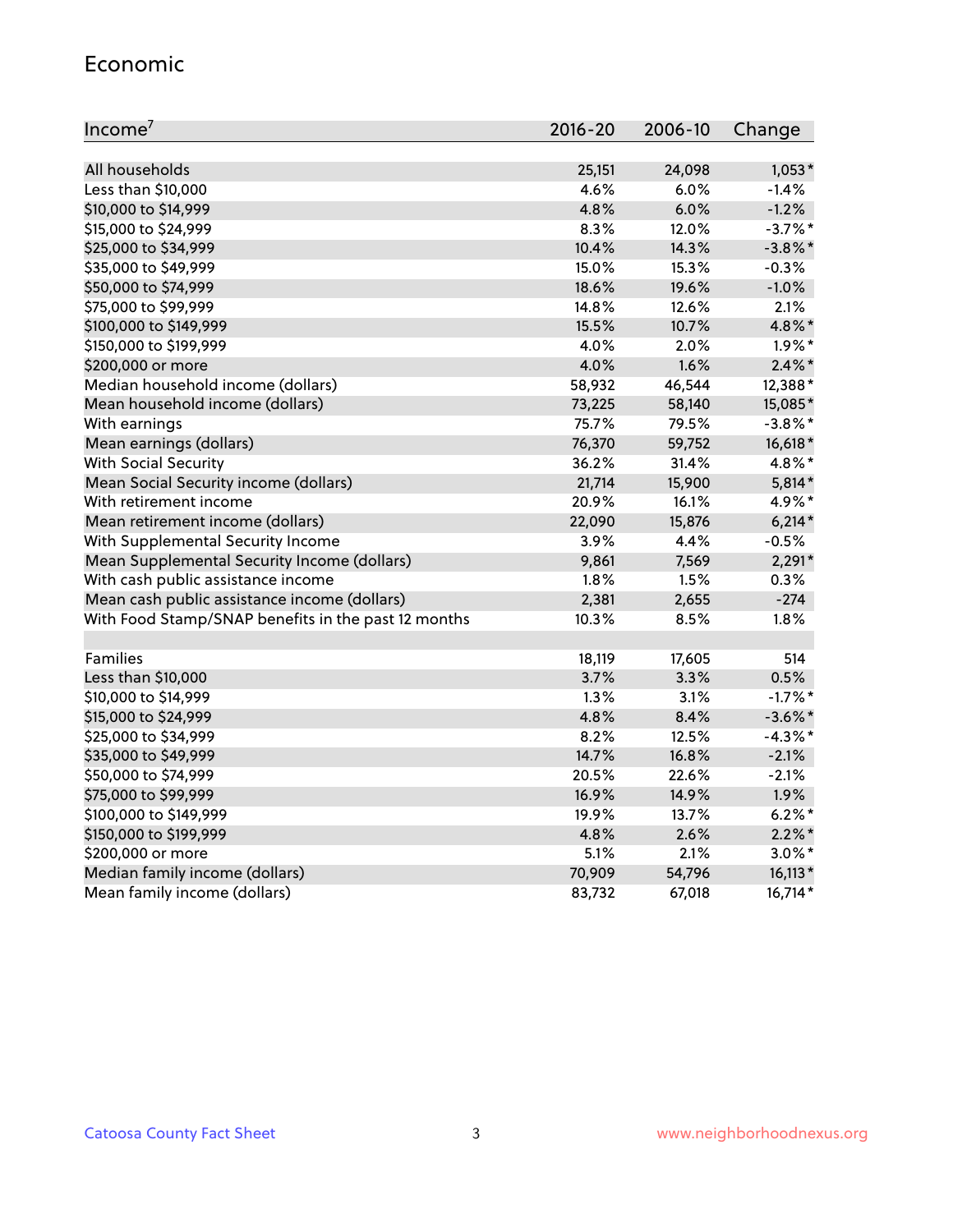### Economic, continued...

| Income, continued <sup>8</sup>                                        | $2016 - 20$ | 2006-10 | Change     |
|-----------------------------------------------------------------------|-------------|---------|------------|
|                                                                       |             |         |            |
| Nonfamily households                                                  | 7,032       | 6,493   | 539        |
| Median nonfamily income (dollars)                                     | 30,828      | 24,148  | 6,680*     |
| Mean nonfamily income (dollars)                                       | 42,801      | 30,998  | 11,804*    |
|                                                                       |             |         |            |
| Median earnings for workers (dollars)                                 | 33,528      | 28,213  | $5,315*$   |
| Median earnings for male full-time, year-round workers<br>(dollars)   | 50,252      | 39,962  | 10,290*    |
| Median earnings for female full-time, year-round workers<br>(dollars) | 39,806      | 31,505  | 8,301*     |
| Per capita income (dollars)                                           | 28,537      | 22,563  | 5,973*     |
|                                                                       |             |         |            |
| Families and People Below Poverty Level <sup>9</sup>                  | $2016 - 20$ | 2006-10 | Change     |
|                                                                       |             |         |            |
| <b>All families</b>                                                   | 7.2%        | 8.5%    | $-1.3%$    |
| With related children under 18 years                                  | 12.0%       | 13.5%   | $-1.5%$    |
| With related children under 5 years only                              | 28.6%       | 17.7%   | 10.9%      |
| Married couple families                                               | 2.7%        | 4.2%    | $-1.6%$    |
| With related children under 18 years                                  | 3.8%        | 6.6%    | $-2.7%$    |
| With related children under 5 years only                              | 5.2%        | 8.3%    | $-3.1%$    |
| Families with female householder, no husband present                  | 28.7%       | 27.1%   | 1.6%       |
| With related children under 18 years                                  | 41.9%       | 34.3%   | 7.6%       |
| With related children under 5 years only                              | 75.0%       | 39.7%   | 35.3%*     |
| All people                                                            | 9.0%        | 11.2%   | $-2.2%$    |
| Under 18 years                                                        | 11.7%       | 14.8%   | $-3.2%$    |
| Related children under 18 years                                       | 11.5%       | 14.1%   | $-2.6%$    |
| Related children under 5 years                                        | 24.5%       | 20.1%   | 4.4%       |
| Related children 5 to 17 years                                        | 7.2%        | 12.0%   | $-4.8\%$ * |
| 18 years and over                                                     | 8.2%        | 10.0%   | $-1.8\%$ * |
| 18 to 64 years                                                        | 8.7%        | 10.2%   | $-1.5%$    |
| 65 years and over                                                     | 6.4%        | 9.0%    | $-2.6%$    |
| People in families                                                    | 6.8%        | 8.8%    | $-1.9%$    |
| Unrelated individuals 15 years and over                               | 21.7%       | 25.8%   | $-4.1%$    |
|                                                                       |             |         |            |
| Non-Hispanic white people                                             | 8.8%        | 11.2%   | $-2.5%$    |
| Black or African-American people                                      | 19.7%       | 10.6%   | 9.1%       |
| Asian people                                                          | 16.2%       | 6.7%    | $9.5%$ *   |
| Hispanic or Latino people                                             | 5.0%        | 15.6%   | $-10.6%$   |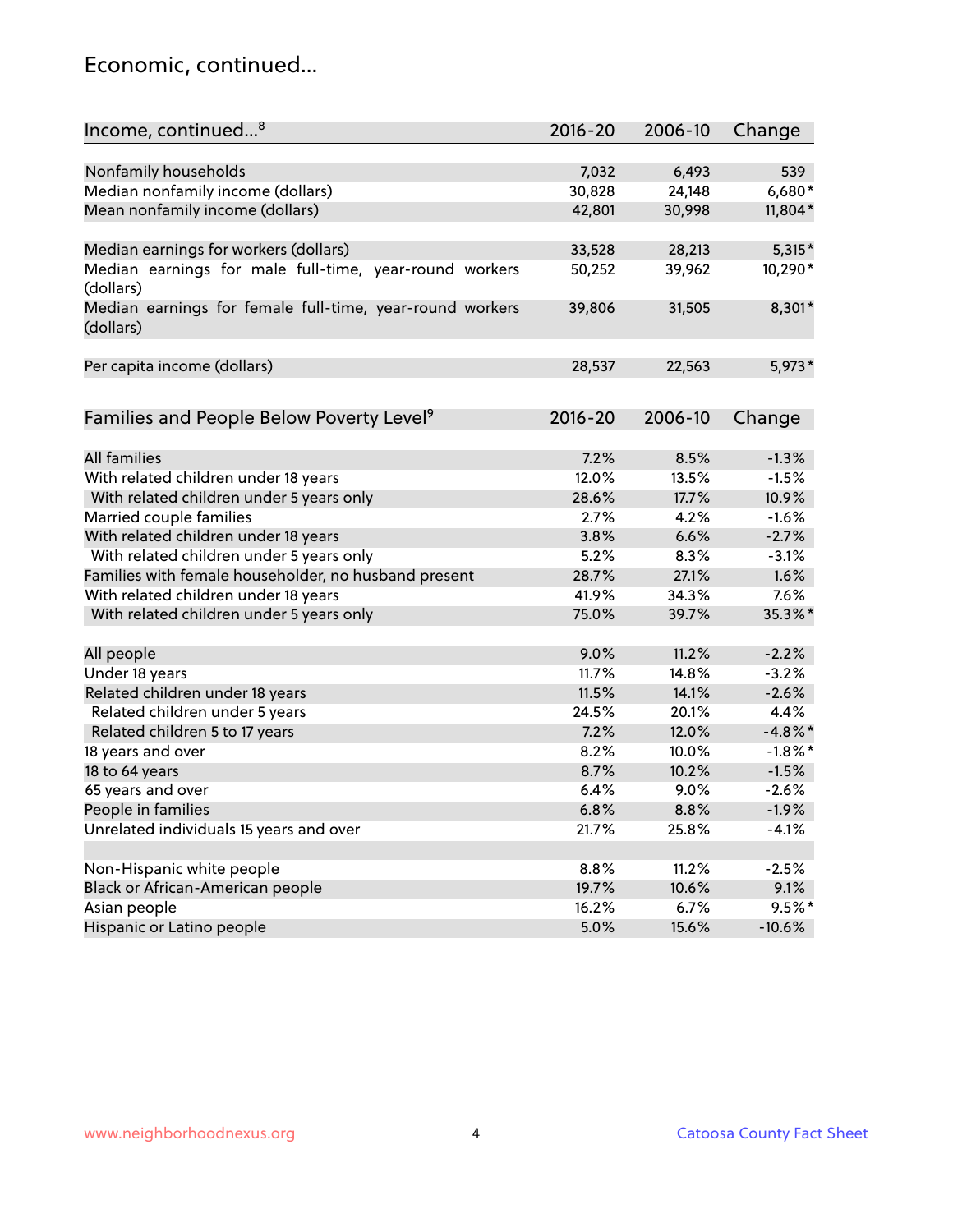# Employment

| Employment Status <sup>10</sup>                                                               | 2010        | 2020    | Change     |
|-----------------------------------------------------------------------------------------------|-------------|---------|------------|
| In Labor Force                                                                                | 32,611      | 31,351  | 31,351     |
| <b>Unemployment Rate</b>                                                                      | 4.3%        | 8.6%    | $-4.3%$    |
| Industry <sup>11</sup>                                                                        | $2016 - 20$ | 2006-10 | Change     |
| Civilian employed population 16 years and over                                                | 31,971      | 29,654  | $2,317*$   |
| Agriculture, forestry, fishing and hunting, and mining                                        | 0.8%        | 0.8%    | $-0.0%$    |
| Construction                                                                                  | 10.8%       | 7.7%    | $3.1\%$ *  |
| Manufacturing                                                                                 | 14.1%       | 15.9%   | $-1.8%$    |
| Wholesale trade                                                                               | 2.0%        | 3.0%    | $-1.0%$    |
| Retail trade                                                                                  | 14.1%       | 11.2%   | $2.9\%$ *  |
| Transportation and warehousing, and utilities                                                 | 6.8%        | 7.8%    | $-1.0%$    |
| Information                                                                                   | 1.1%        | 1.9%    | $-0.8%$    |
| Finance and insurance, and real estate and rental and leasing                                 | 6.7%        | 7.5%    | $-0.8%$    |
| Professional, scientific, and management, and administrative<br>and waste management services | 7.3%        | 7.0%    | 0.3%       |
| Educational services, and health care and social assistance                                   | 18.9%       | 21.9%   | $-3.0\%$ * |
| Arts, entertainment, and recreation, and accommodation and<br>food services                   | 10.0%       | 6.6%    | $3.4\%$ *  |
| Other services, except public administration                                                  | 5.1%        | 5.6%    | $-0.5%$    |
| <b>Public administration</b>                                                                  | 2.3%        | 3.2%    | $-0.9%$ *  |
| Occupation <sup>12</sup>                                                                      | $2016 - 20$ | 2006-10 | Change     |
|                                                                                               |             |         |            |
| Civilian employed population 16 years and over                                                | 31,971      | 29,654  | $2,317*$   |
| Management, business, science, and arts occupations                                           | 32.2%       | 30.2%   | 2.0%       |
| Service occupations                                                                           | 14.2%       | 13.4%   | 0.8%       |
| Sales and office occupations                                                                  | 25.9%       | 30.0%   | $-4.1\%$ * |
| Natural<br>resources,<br>construction,<br>and<br>maintenance<br>occupations                   | 12.3%       | 10.2%   | $2.1\%$ *  |
| Production, transportation, and material moving occupations                                   | 15.5%       | 16.2%   | $-0.7%$    |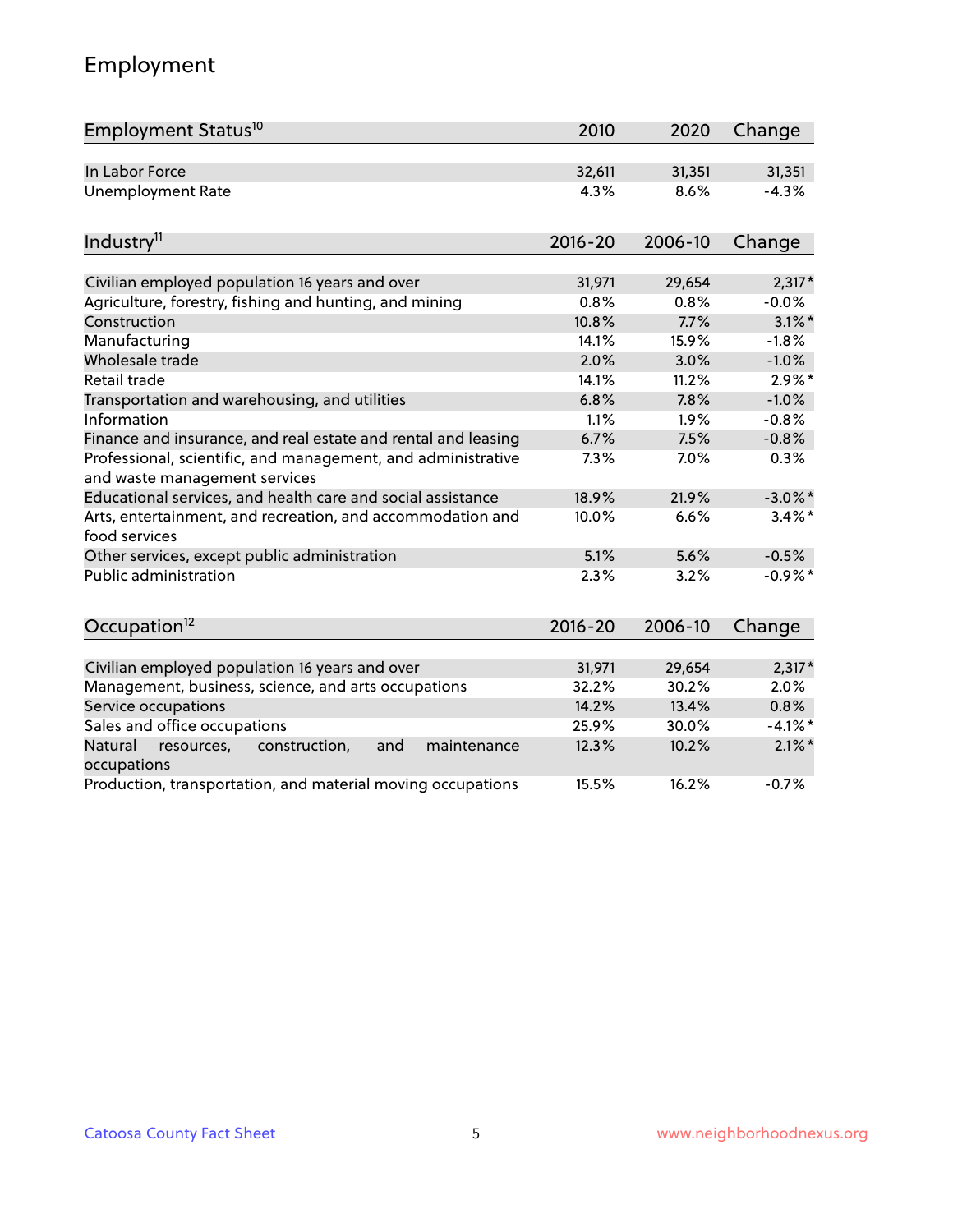# Employment, continued...

| Class of Worker <sup>13</sup>                          | $2016 - 20$     | 2006-10 | Change         |
|--------------------------------------------------------|-----------------|---------|----------------|
| Civilian employed population 16 years and over         | 31,971          | 29,654  | $2,317*$       |
| Private wage and salary workers                        | 83.6%           | 80.6%   | $3.1\%$ *      |
| Government workers                                     | 10.4%           | 13.2%   | $-2.8\%$ *     |
| Self-employed in own not incorporated business workers | 5.9%            | 6.0%    | $-0.1%$        |
| <b>Unpaid family workers</b>                           | 0.1%            | 0.2%    | $-0.1%$        |
| Job Flows <sup>14</sup>                                | 2019            | 2010    | Change         |
|                                                        |                 | 14,488  |                |
| Total Jobs in county                                   | 14,387<br>34.5% | 31.6%   | $-101$<br>3.0% |
| Held by residents of county                            |                 |         |                |
| Held by non-residents of county                        | 65.5%           | 68.4%   | $-3.0%$        |
| Jobs by Industry Sector <sup>15</sup>                  | 2019            | 2010    | Change         |
| Total Jobs in county                                   | 14,387          | 14,488  | $-101$         |
| <b>Goods Producing sectors</b>                         | 16.7%           | 17.1%   | $-0.4%$        |
| Trade, Transportation, and Utilities sectors           | 27.3%           | 28.8%   | $-1.5%$        |
| All Other Services sectors                             | 56.0%           | 54.1%   | 1.9%           |
|                                                        |                 |         |                |
| Total Jobs in county held by county residents          | 4,964           | 4,571   | 393            |
| <b>Goods Producing sectors</b>                         | 17.9%           | 13.0%   | 4.9%           |
| Trade, Transportation, and Utilities sectors           | 18.8%           | 17.7%   | 1.0%           |
| All Other Services sectors                             | 63.3%           | 69.2%   | $-5.9%$        |
| Jobs by Earnings <sup>16</sup>                         | 2019            | 2010    | Change         |
| Total Jobs in county                                   | 14,387          | 14,488  | $-101$         |
| Jobs with earnings \$1250/month or less                | 30.7%           | 28.8%   | 1.9%           |
| Jobs with earnings \$1251/month to \$3333/month        | 38.9%           | 46.4%   | $-7.5%$        |
|                                                        | 30.4%           | 24.8%   | 5.6%           |
| Jobs with earnings greater than \$3333/month           |                 |         |                |
| Total Jobs in county held by county residents          | 4,964           | 4,571   | 393            |
| Jobs with earnings \$1250/month or less                | 32.9%           | 31.8%   | 1.1%           |
| Jobs with earnings \$1251/month to \$3333/month        | 37.4%           | 43.9%   | $-6.5%$        |
| Jobs with earnings greater than \$3333/month           | 29.7%           | 24.3%   | 5.4%           |
| Jobs by Age of Worker <sup>17</sup>                    | 2019            | 2010    | Change         |
|                                                        |                 |         |                |
| Total Jobs in county                                   | 14,387          | 14,488  | $-101$         |
| Jobs with workers age 29 or younger                    | 26.9%           | 23.2%   | 3.7%           |
| Jobs with workers age 30 to 54                         | 50.5%           | 57.7%   | $-7.2%$        |
| Jobs with workers age 55 or older                      | 22.5%           | 19.0%   | 3.5%           |
|                                                        |                 |         |                |
| Total Jobs in county held by county residents          | 4,964           | 4,571   | 393            |
| Jobs with workers age 29 or younger                    | 24.0%           | 21.6%   | 2.4%           |
| Jobs with workers age 30 to 54                         | 51.6%           | 57.8%   | $-6.2%$        |
| Jobs with workers age 55 or older                      | 24.4%           | 20.6%   | 3.8%           |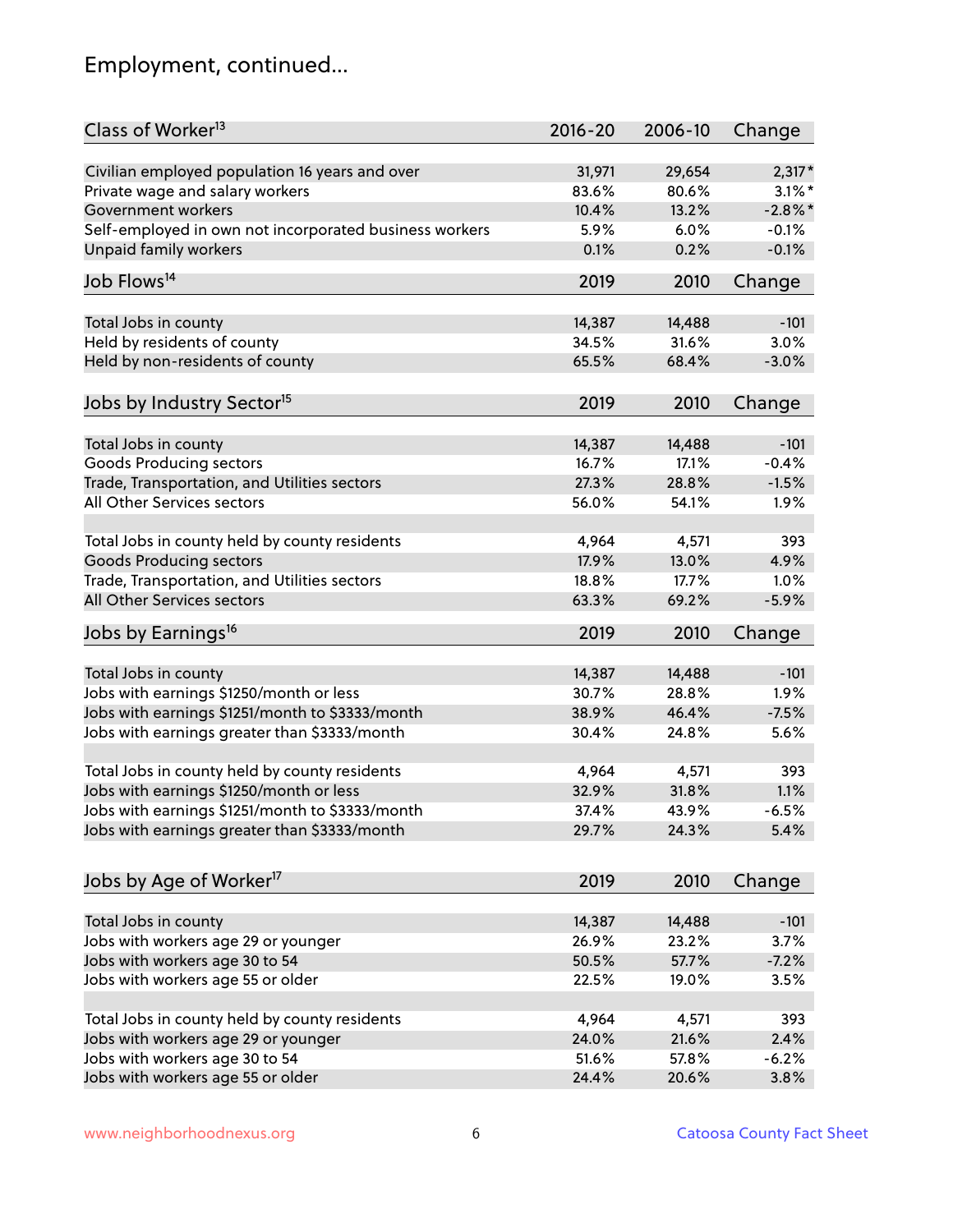#### Education

| Early Learning <sup>18</sup>                        |              |              | 2022         |
|-----------------------------------------------------|--------------|--------------|--------------|
| Licensed Capacity of Early Learning Centers         |              |              | 2,026        |
| Licenced capacity per 1,000 children ages 0-4       |              |              | 573.9        |
| School Enrollment <sup>19</sup>                     | 2022         | 2010         | Change       |
|                                                     |              |              |              |
| <b>Enrolled in Public School</b>                    | 10,613       | 10,770       | $-157$       |
| White<br><b>Black or African-American</b>           | 84.8%        | 90.8%        | $-6.1%$      |
|                                                     | 3.3%         | 2.5%<br>1.6% | 0.7%         |
| Asian                                               | 1.8%         |              | 0.2%         |
| <b>Native American</b><br>Pacific Islander          | 0.1%<br>0.2% | 0.3%         | $-0.2%$      |
| <b>Biracial or Multi-Racial</b>                     | 4.3%         | 0.0%<br>1.8% | 0.0%<br>2.5% |
|                                                     |              |              |              |
| Hispanic or Latino                                  | 5.5%         | 2.8%         | 2.6%         |
| Georgia Milestones: 3rd Grade Reading <sup>20</sup> |              |              | 2019         |
| Number of Students Tested                           |              |              | 728          |
| Proficient or Distinguished                         |              |              | 47.7%        |
| Georgia Milestones: 8th Grade Math <sup>21</sup>    |              |              | 2019         |
| Number of Students Tested                           |              |              | 835          |
| Proficient or Distinguished                         |              |              | 63.4%        |
| Graduation Rates <sup>22</sup>                      | 2021         | 2012         | Change       |
| Cohort                                              | 821          | 847          | $-26$        |
| <b>High School Graduation Rate</b>                  | 88.2%        | 79.6%        | 8.6%         |
|                                                     |              |              |              |
| Educational Attainment <sup>23</sup>                | $2016 - 20$  | 2006-10      | Change       |
| Population 25 years and over                        | 46,650       | 41,944       | 4,706*       |
| Less than 9th grade                                 | 3.2%         | 6.2%         | $-3.0\%$ *   |
| 9th to 12th grade, no diploma                       | 8.0%         | 11.8%        | $-3.8\%$ *   |
| High school graduate (includes equivalency)         | 32.5%        | 31.5%        | 1.0%         |
| Some college, no degree                             | 24.9%        | 24.9%        | $-0.0%$      |
| Associate's degree                                  | 8.4%         | 8.3%         | 0.1%         |
| Bachelor's degree                                   | 15.6%        | 12.2%        | $3.5\%$ *    |
| Graduate or professional degree                     | 7.4%         | 5.2%         | $2.2\%$ *    |
| Percent high school graduate or higher              | 88.9%        | 82.1%        | $6.8\%*$     |
| Percent bachelor's degree or higher                 | 23.0%        | 17.3%        | $5.7\%$ *    |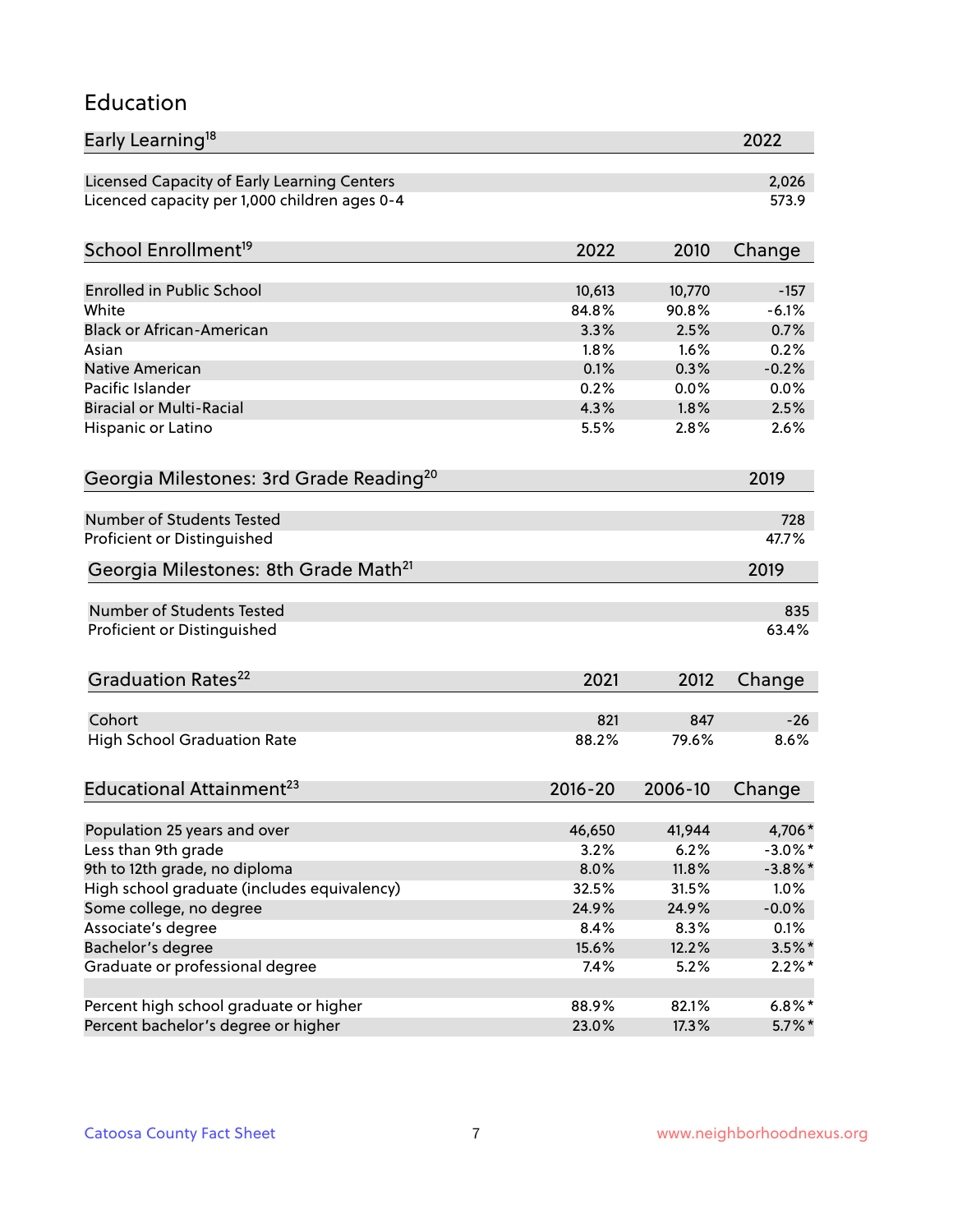### Housing

| Households by Type <sup>24</sup>                     | 2016-20     | 2006-10 | Change     |
|------------------------------------------------------|-------------|---------|------------|
|                                                      |             |         |            |
| <b>Total households</b>                              | 25,151      | 24,098  | $1,053*$   |
| Family households (families)                         | 72.0%       | 73.1%   | $-1.0%$    |
| With own children under 18 years                     | 27.1%       | 32.5%   | $-5.4\%$ * |
| Married-couple family                                | 57.9%       | 57.1%   | 0.7%       |
| With own children of the householder under 18 years  | 21.5%       | 23.6%   | $-2.1%$    |
| Male householder, no wife present, family            | 3.4%        | 4.8%    | $-1.4%$    |
| With own children of the householder under 18 years  | 1.3%        | 2.6%    | $-1.3\%$ * |
| Female householder, no husband present, family       | 10.8%       | 11.1%   | $-0.3%$    |
| With own children of the householder under 18 years  | 4.3%        | 6.3%    | $-2.0\%$ * |
| Nonfamily households                                 | 28.0%       | 26.9%   | 1.0%       |
| Householder living alone                             | 24.4%       | 23.2%   | 1.2%       |
| 65 years and over                                    | 10.5%       | 10.1%   | 0.4%       |
|                                                      |             |         |            |
| Households with one or more people under 18 years    | 31.5%       | 37.2%   | $-5.7%$ *  |
| Households with one or more people 65 years and over | 32.1%       | 25.5%   | $6.6\%$ *  |
|                                                      |             |         |            |
| Average household size                               | 2.65        | 2.59    | 0.06       |
| Average family size                                  | 3.14        | 3.04    | 0.10       |
|                                                      |             |         |            |
| Housing Occupancy <sup>25</sup>                      | $2016 - 20$ | 2006-10 | Change     |
|                                                      |             |         |            |
| Total housing units                                  | 27,578      | 26,255  | $1,323*$   |
| Occupied housing units                               | 91.2%       | 91.8%   | $-0.6%$    |
| Vacant housing units                                 | 8.8%        | 8.2%    | 0.6%       |
|                                                      |             |         |            |
| Homeowner vacancy rate                               | 1.4         | 2.2     | $-0.8$     |
| Rental vacancy rate                                  | 4.0         | 8.0     | $-4.0$     |
|                                                      |             |         |            |
| Units in Structure <sup>26</sup>                     | 2016-20     | 2006-10 | Change     |
|                                                      |             |         |            |
| Total housing units                                  | 27,578      | 26,255  | $1,323*$   |
| 1-unit, detached                                     | 71.1%       | 72.8%   | $-1.6%$    |
| 1-unit, attached                                     | 3.9%        | 2.7%    | $1.1\%$ *  |
| 2 units                                              | 3.5%        | 2.5%    | $1.0\%$ *  |
| 3 or 4 units                                         | 4.6%        | 2.3%    | $2.3\%*$   |
| 5 to 9 units                                         | 3.4%        | 3.1%    | 0.3%       |
| 10 to 19 units                                       | 1.5%        | 2.0%    | $-0.5%$    |
| 20 or more units                                     | 0.8%        | 1.7%    | $-0.9%$    |
| Mobile home                                          | 11.2%       | 13.0%   | $-1.7%$    |
| Boat, RV, van, etc.                                  | 0.0%        | 0.0%    | $0.0\%$    |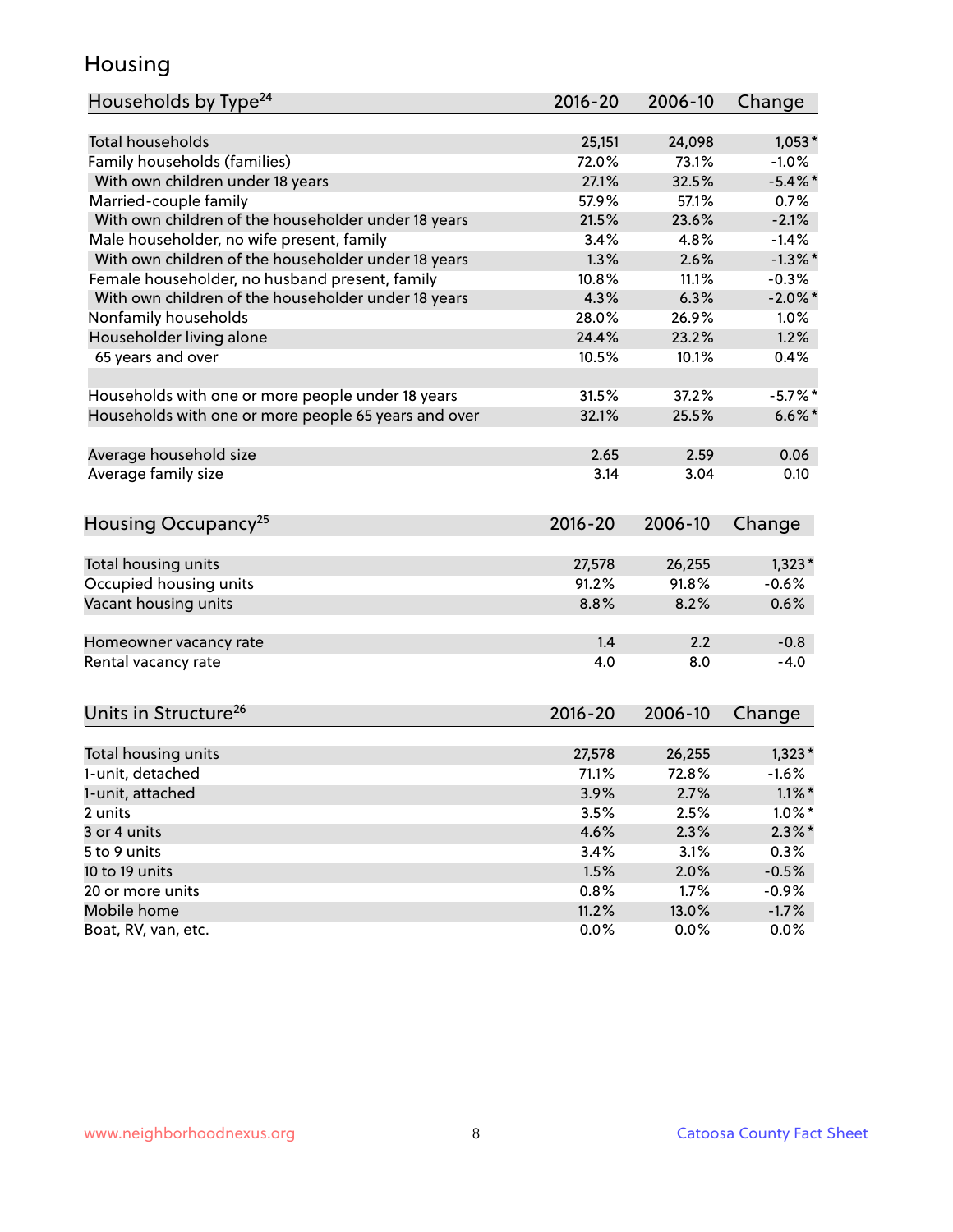# Housing, Continued...

| Year Structure Built <sup>27</sup>             | 2016-20     | 2006-10 | Change     |
|------------------------------------------------|-------------|---------|------------|
| Total housing units                            | 27,578      | 26,255  | $1,323*$   |
| Built 2014 or later                            | 2.2%        | (X)     | (X)        |
| Built 2010 to 2013                             | 2.2%        | (X)     | (X)        |
| Built 2000 to 2009                             | 23.5%       | 22.9%   | 0.6%       |
| Built 1990 to 1999                             | 22.1%       | 23.6%   | $-1.5%$    |
| Built 1980 to 1989                             | 12.8%       | 13.0%   | $-0.2%$    |
| Built 1970 to 1979                             | 17.0%       | 13.9%   | $3.1\%$ *  |
| Built 1960 to 1969                             | 9.4%        | 10.7%   | $-1.3%$    |
| Built 1950 to 1959                             | 5.6%        | 8.1%    | $-2.4\%$ * |
| Built 1940 to 1949                             | 2.9%        | 3.0%    | $-0.2%$    |
| Built 1939 or earlier                          | 2.2%        | 4.7%    | $-2.5%$    |
| Housing Tenure <sup>28</sup>                   | $2016 - 20$ | 2006-10 | Change     |
| Occupied housing units                         | 25,151      | 24,098  | $1,053*$   |
| Owner-occupied                                 | 74.4%       | 75.7%   | $-1.3%$    |
| Renter-occupied                                | 25.6%       | 24.3%   | 1.3%       |
| Average household size of owner-occupied unit  | 2.70        | 2.62    | $0.07*$    |
| Average household size of renter-occupied unit | 2.50        | 2.48    | 0.02       |
| Residence 1 Year Ago <sup>29</sup>             | $2016 - 20$ | 2006-10 | Change     |
| Population 1 year and over                     | 66,821      | 62,335  | 4,486*     |
| Same house                                     | 88.3%       | 85.8%   | 2.5%       |
| Different house in the U.S.                    | 11.6%       | 14.1%   | $-2.5%$    |
| Same county                                    | 4.5%        | 6.4%    | $-1.9%$    |
| Different county                               | 7.2%        | 7.8%    | $-0.6%$    |
| Same state                                     | 3.4%        | 3.4%    | 0.1%       |
| Different state                                | 3.7%        | 4.4%    | $-0.7%$    |
| Abroad                                         | 0.1%        | 0.1%    | $-0.0%$    |
| Value of Housing Unit <sup>30</sup>            | $2016 - 20$ | 2006-10 | Change     |
| Owner-occupied units                           | 18,721      | 18,246  | 475        |
| Less than \$50,000                             | 7.8%        | 7.9%    | $-0.1%$    |
| \$50,000 to \$99,999                           | 16.7%       | 21.0%   | $-4.3\%$ * |
| \$100,000 to \$149,999                         | 24.7%       | 31.8%   | $-7.1\%$ * |
| \$150,000 to \$199,999                         | 24.3%       | 17.4%   | $6.9\%$ *  |
| \$200,000 to \$299,999                         | 16.2%       | 12.7%   | $3.5\%$ *  |
| \$300,000 to \$499,999                         | 7.9%        | 7.4%    | 0.5%       |
| \$500,000 to \$999,999                         | 1.9%        | 1.7%    | 0.2%       |
| \$1,000,000 or more                            | 0.5%        | 0.1%    | $0.4\%$ *  |
| Median (dollars)                               | 151,300     | 132,600 | 18,700*    |
| Mortgage Status <sup>31</sup>                  | $2016 - 20$ | 2006-10 | Change     |
| Owner-occupied units                           | 18,721      | 18,246  | 475        |
| Housing units with a mortgage                  | 65.4%       | 67.5%   | $-2.1%$    |
| Housing units without a mortgage               | 34.6%       | 32.5%   | 2.1%       |
|                                                |             |         |            |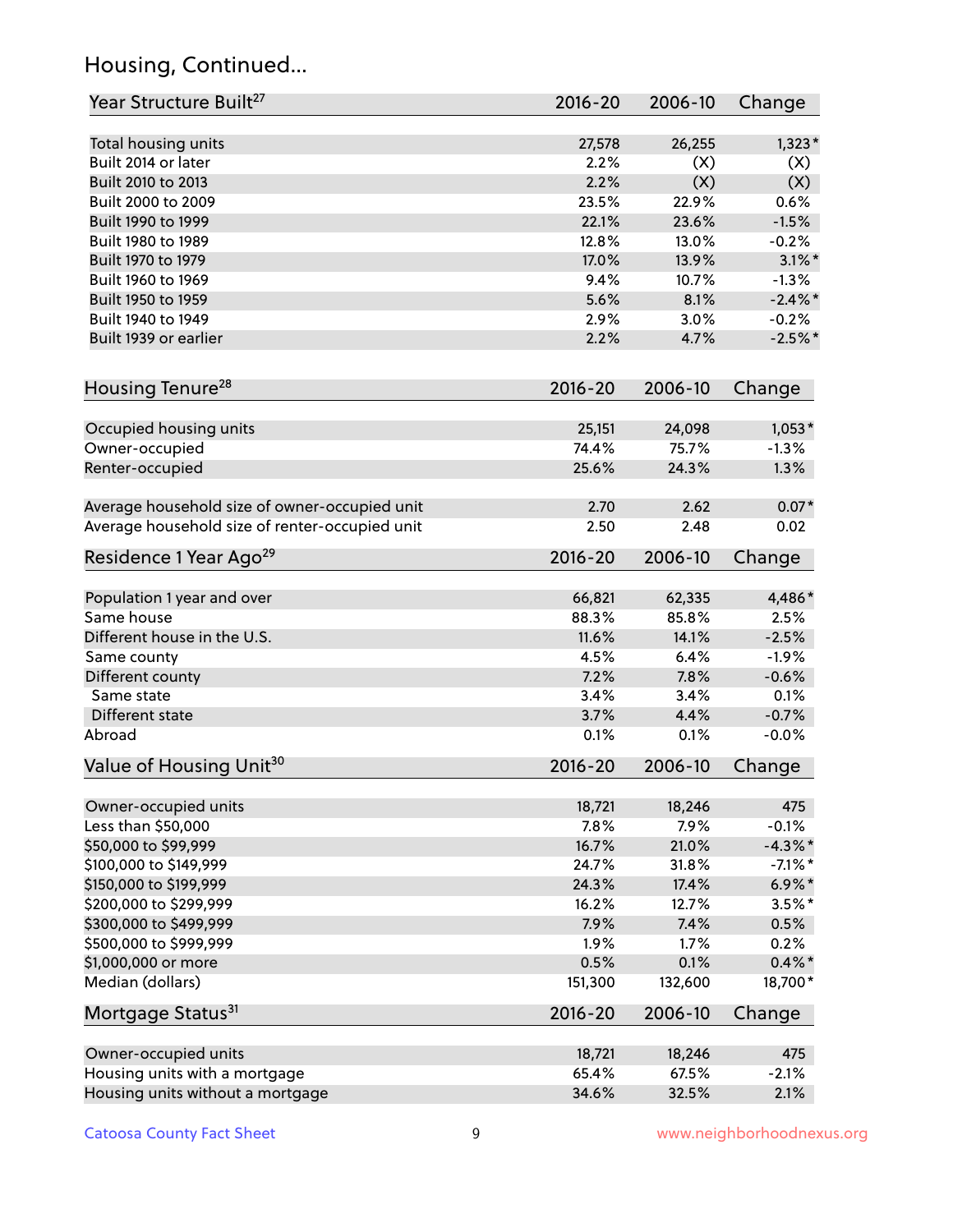# Housing, Continued...

| Selected Monthly Owner Costs <sup>32</sup>                                            | 2016-20     | 2006-10 | Change          |
|---------------------------------------------------------------------------------------|-------------|---------|-----------------|
| Housing units with a mortgage                                                         | 12,238      | 12,318  | $-80$           |
| Less than \$300                                                                       | 0.3%        | 0.0%    | 0.3%            |
| \$300 to \$499                                                                        | 1.1%        | 2.5%    | $-1.3%$         |
| \$500 to \$999                                                                        | 33.6%       | 37.2%   | $-3.6%$         |
| \$1,000 to \$1,499                                                                    | 42.3%       | 35.5%   | $6.8\%$ *       |
| \$1,500 to \$1,999                                                                    | 12.9%       | 15.5%   | $-2.6%$         |
| \$2,000 to \$2,999                                                                    | 7.5%        | 8.2%    | $-0.7%$         |
| \$3,000 or more                                                                       | 2.3%        | 1.2%    | $1.2\%$ *       |
| Median (dollars)                                                                      | 1,134       | 1,124   | 10 <sup>°</sup> |
| Housing units without a mortgage                                                      | 6,483       | 5,928   | 555             |
| Less than \$150                                                                       | 6.8%        | 6.9%    | $-0.2%$         |
| \$150 to \$249                                                                        | 14.3%       | 25.7%   | $-11.4\%$ *     |
| \$250 to \$349                                                                        | 29.1%       | 32.5%   | $-3.4%$         |
| \$350 to \$499                                                                        | 27.6%       | 24.8%   | 2.8%            |
| \$500 to \$699                                                                        | 14.1%       | 7.1%    | $6.9\%*$        |
| \$700 or more                                                                         | 8.2%        | 3.0%    | $5.2\%$ *       |
| Median (dollars)                                                                      | 350         | 299     | $51*$           |
| Selected Monthly Owner Costs as a Percentage of<br>Household Income <sup>33</sup>     | $2016 - 20$ | 2006-10 | Change          |
| Housing units with a mortgage (excluding units where<br>SMOCAPI cannot be computed)   | 12,228      | 12,259  | $-31$           |
| Less than 20.0 percent                                                                | 55.7%       | 41.3%   | 14.4%*          |
| 20.0 to 24.9 percent                                                                  | 15.1%       | 15.4%   | $-0.2%$         |
| 25.0 to 29.9 percent                                                                  | 8.0%        | 16.1%   | $-8.1\%$ *      |
| 30.0 to 34.9 percent                                                                  | 4.7%        | 7.8%    | $-3.1\%$ *      |
| 35.0 percent or more                                                                  | 16.4%       | 19.4%   | $-3.0%$         |
| Not computed                                                                          | 10          | 59      | $-49$           |
| Housing unit without a mortgage (excluding units where<br>SMOCAPI cannot be computed) | 6,440       | 5,896   | 544             |
| Less than 10.0 percent                                                                | 53.9%       | 49.9%   | 4.0%            |
| 10.0 to 14.9 percent                                                                  | 22.0%       | 19.6%   | 2.4%            |
| 15.0 to 19.9 percent                                                                  | 6.7%        | 12.5%   | $-5.8\%$ *      |
| 20.0 to 24.9 percent                                                                  | 6.8%        | 6.0%    | 0.8%            |
| 25.0 to 29.9 percent                                                                  | 2.0%        | 3.1%    | $-1.1%$         |
| 30.0 to 34.9 percent                                                                  | 1.3%        | 1.7%    | $-0.4%$         |
| 35.0 percent or more                                                                  | 7.3%        | 7.2%    | 0.1%            |
| Not computed                                                                          | 43          | 32      | 11              |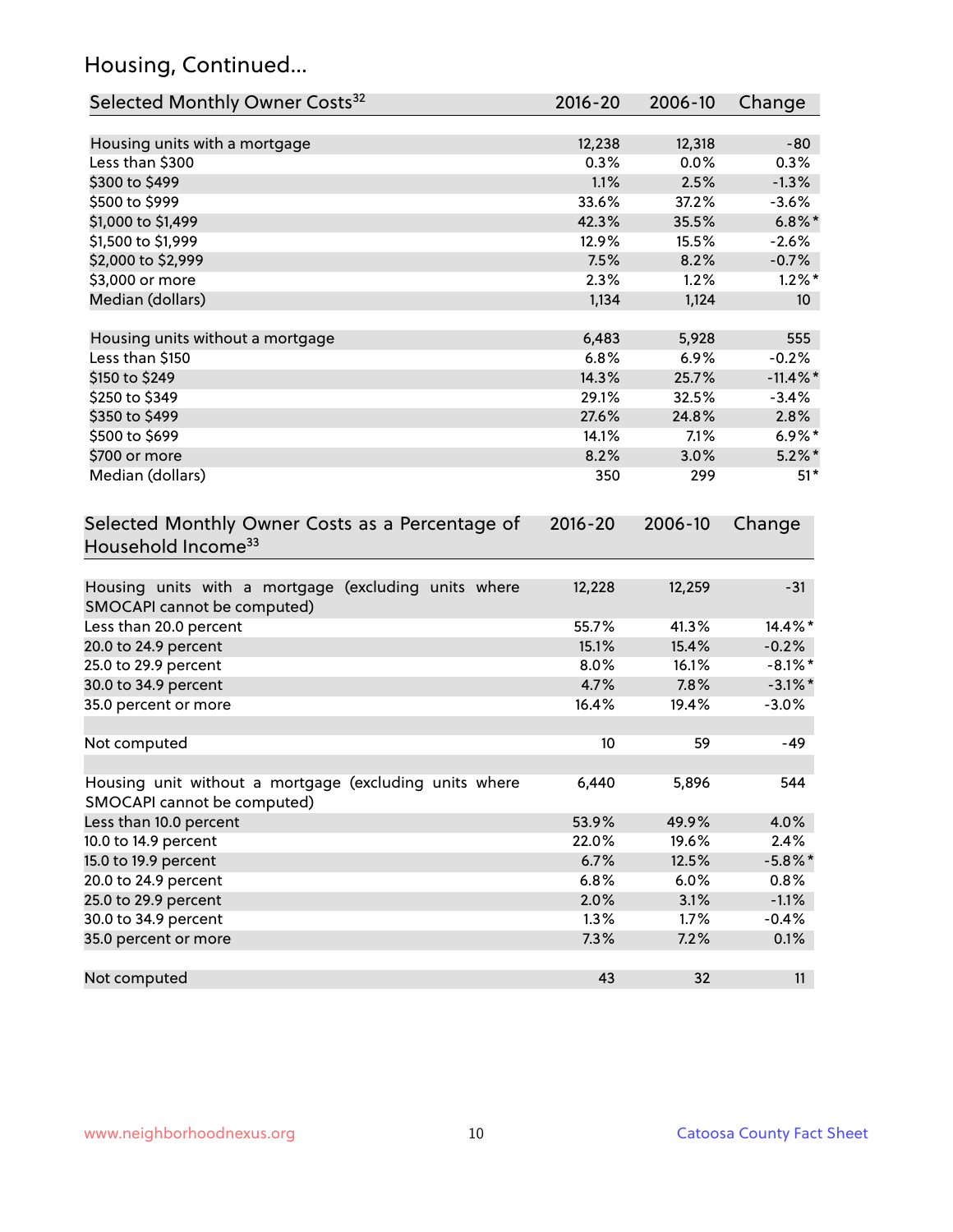# Housing, Continued...

| Gross Rent <sup>34</sup>                                     | 2016-20     | 2006-10 | Change      |
|--------------------------------------------------------------|-------------|---------|-------------|
|                                                              |             |         |             |
| Occupied units paying rent                                   | 5,864       | 5,181   | 683*        |
| Less than \$200                                              | 0.0%        | 4.0%    | $-4.0\%$ *  |
| \$200 to \$499                                               | 16.2%       | 26.2%   | $-10.0\%$ * |
| \$500 to \$749                                               | 31.5%       | 33.9%   | $-2.5\%$    |
| \$750 to \$999                                               | 32.4%       | 20.3%   | $12.1\%$ *  |
| \$1,000 to \$1,499                                           | 17.9%       | 10.8%   | $7.1\%$ *   |
| \$1,500 to \$1,999                                           | 2.0%        | 1.9%    | 0.1%        |
| \$2,000 or more                                              | $0.0\%$     | 2.9%    | -2.9%       |
| Median (dollars)                                             | 767         | 652     | $115*$      |
|                                                              |             |         |             |
| No rent paid                                                 | 566         | 671     | $-105$      |
|                                                              |             |         |             |
| Gross Rent as a Percentage of Household Income <sup>35</sup> | $2016 - 20$ | 2006-10 | Change      |
|                                                              |             |         |             |
| Occupied units paying rent (excluding units where GRAPI      | 5,828       | 5,151   | 677         |
| cannot be computed)                                          |             |         |             |
| Less than 15.0 percent                                       | 19.4%       | 9.2%    | $10.2\%$ *  |
| 15.0 to 19.9 percent                                         | 18.8%       | 17.8%   | 1.1%        |
| 20.0 to 24.9 percent                                         | 11.8%       | 17.1%   | $-5.4%$     |
| 25.0 to 29.9 percent                                         | 13.2%       | 12.5%   | 0.7%        |
| 30.0 to 34.9 percent                                         | 5.7%        | 8.2%    | $-2.5%$     |

| 35.0 percent or more | 31.1% | 35.3% | $-4.1%$ |
|----------------------|-------|-------|---------|
|                      |       |       |         |
| Not computed         | 602   | 701   | -99     |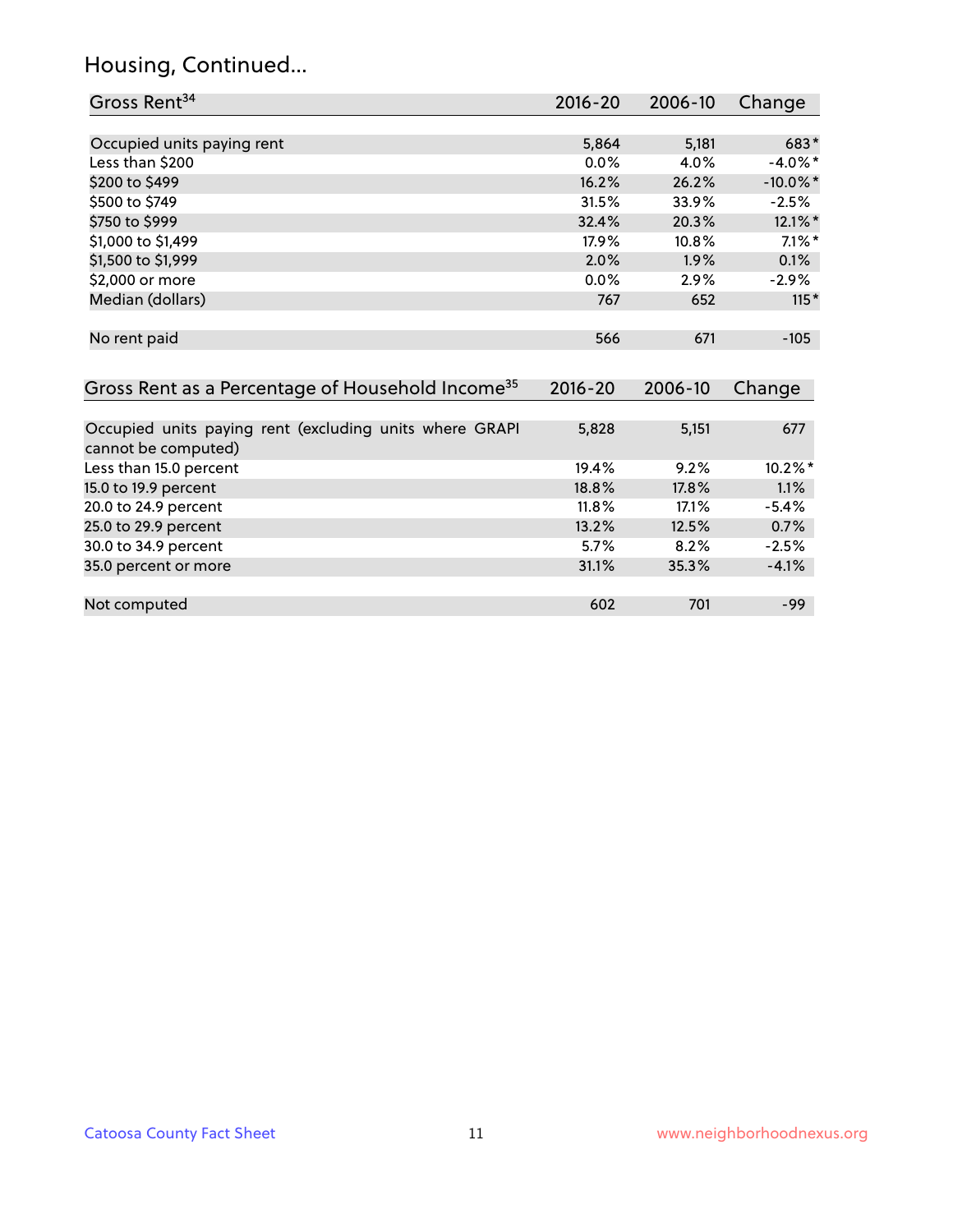# Community Involvement

| Voter Registration and Turnout <sup>36</sup> | 2020   |
|----------------------------------------------|--------|
|                                              |        |
| Active registered voters                     | 45.431 |
| Number voted in Presidential election        | 32.489 |
| Percent voted in Presidential election       | 71.5%  |

## Transportation

| Commuting to Work <sup>37</sup>           | 2016-20     | 2006-10 | Change    |
|-------------------------------------------|-------------|---------|-----------|
|                                           |             |         |           |
| Workers 16 years and over                 | 31,478      | 29,026  | $2,452*$  |
| Car, truck, or van - drove alone          | 85.6%       | 86.5%   | $-0.9%$   |
| Car, truck, or van - carpooled            | 9.3%        | 9.6%    | $-0.3%$   |
| Public transportation (excluding taxicab) | 0.1%        | 0.4%    | $-0.3%$   |
| Walked                                    | 0.5%        | 0.2%    | 0.2%      |
| Other means                               | 0.6%        | 0.7%    | $-0.1%$   |
| Worked at home                            | 3.8%        | 2.5%    | $1.3\%$ * |
| Mean travel time to work (minutes)        | 23.8        | 22.8    | $1.1*$    |
| Vehicles Available <sup>38</sup>          | $2016 - 20$ | 2006-10 | Change    |
| Occupied housing units                    | 25,151      | 24,098  | $1,053*$  |
| No vehicles available                     | 4.6%        | 4.0%    | 0.6%      |
| 1 vehicle available                       | 28.0%       | 30.6%   | $-2.6%$   |
| 2 vehicles available                      | 40.9%       | 41.0%   | $-0.0\%$  |
| 3 or more vehicles available              | 26.5%       | 24.5%   | $2.0\%$   |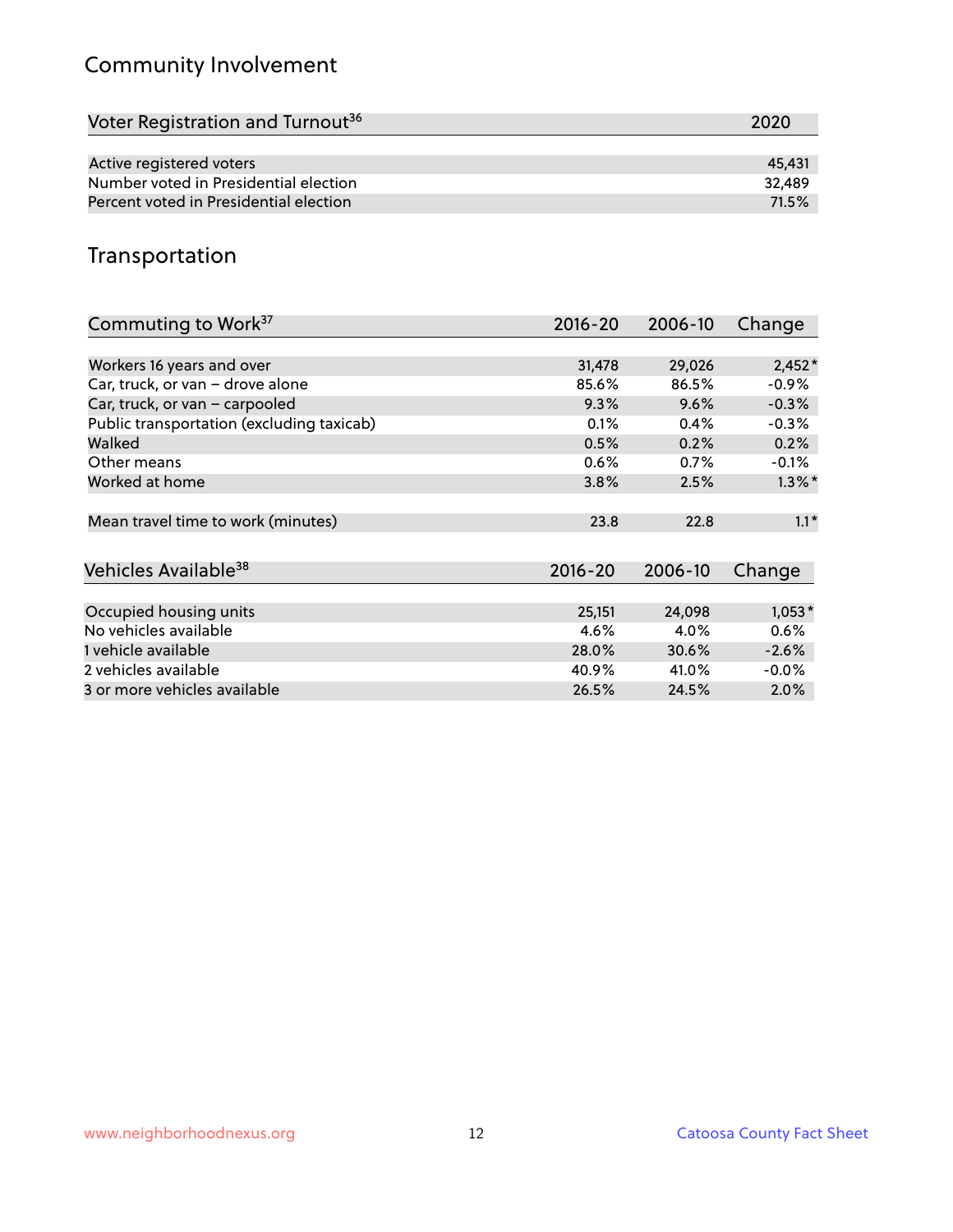#### Health

| Health Insurance coverage <sup>39</sup> | 2016-20 |
|-----------------------------------------|---------|
|-----------------------------------------|---------|

| Civilian Noninstitutionalized Population                | 66,685 |
|---------------------------------------------------------|--------|
| With health insurance coverage                          | 89.3%  |
| With private health insurance coverage                  | 70.8%  |
| With public health coverage                             | 33.5%  |
| No health insurance coverage                            | 10.7%  |
| Civilian Noninstitutionalized Population Under 19 years | 16,067 |
| No health insurance coverage                            | 6.2%   |
| Civilian Noninstitutionalized Population 19 to 64 years | 38,908 |
| In labor force:                                         | 30,231 |
| Employed:                                               | 29,165 |
| With health insurance coverage                          | 85.7%  |
| With private health insurance coverage                  | 39.7%  |
| With public coverage                                    | 4.7%   |
| No health insurance coverage                            | 14.3%  |
| Unemployed:                                             | 1,066  |
| With health insurance coverage                          | 55.4%  |
| With private health insurance coverage                  | 39.7%  |
| With public coverage                                    | 20.6%  |
| No health insurance coverage                            | 44.6%  |
| Not in labor force:                                     | 8,677  |
| With health insurance coverage                          | 82.9%  |
| With private health insurance coverage                  | 52.6%  |
| With public coverage                                    | 42.7%  |
| No health insurance coverage                            | 17.1%  |

# **Health Factors Most Recent** And The Control of the Control of The Control of The Control of The Control of The Control of The Control of The Control of The Control of The Control of The Control of The Control of The Contr

| Premature Death (YPLL before age 75 per 100,000 population, age-adjusted) <sup>40</sup> | 7,455.3 |
|-----------------------------------------------------------------------------------------|---------|
| Average number of Physically Unhealthy Days <sup>41</sup>                               | 4.3     |
| Average number of Mentally Unhealthy Days <sup>42</sup>                                 | 5.3     |
| Low Birthweight Births <sup>43</sup>                                                    | 8.9%    |
| Diabetes Prevalence <sup>44</sup>                                                       | 9.8%    |
| HIV Prevalence (per 100,000 population) <sup>45</sup>                                   | 96.3    |
| Rate, Deduplicated ER Visits for Asthma, Ages 0-17 <sup>46</sup>                        | 101.2   |